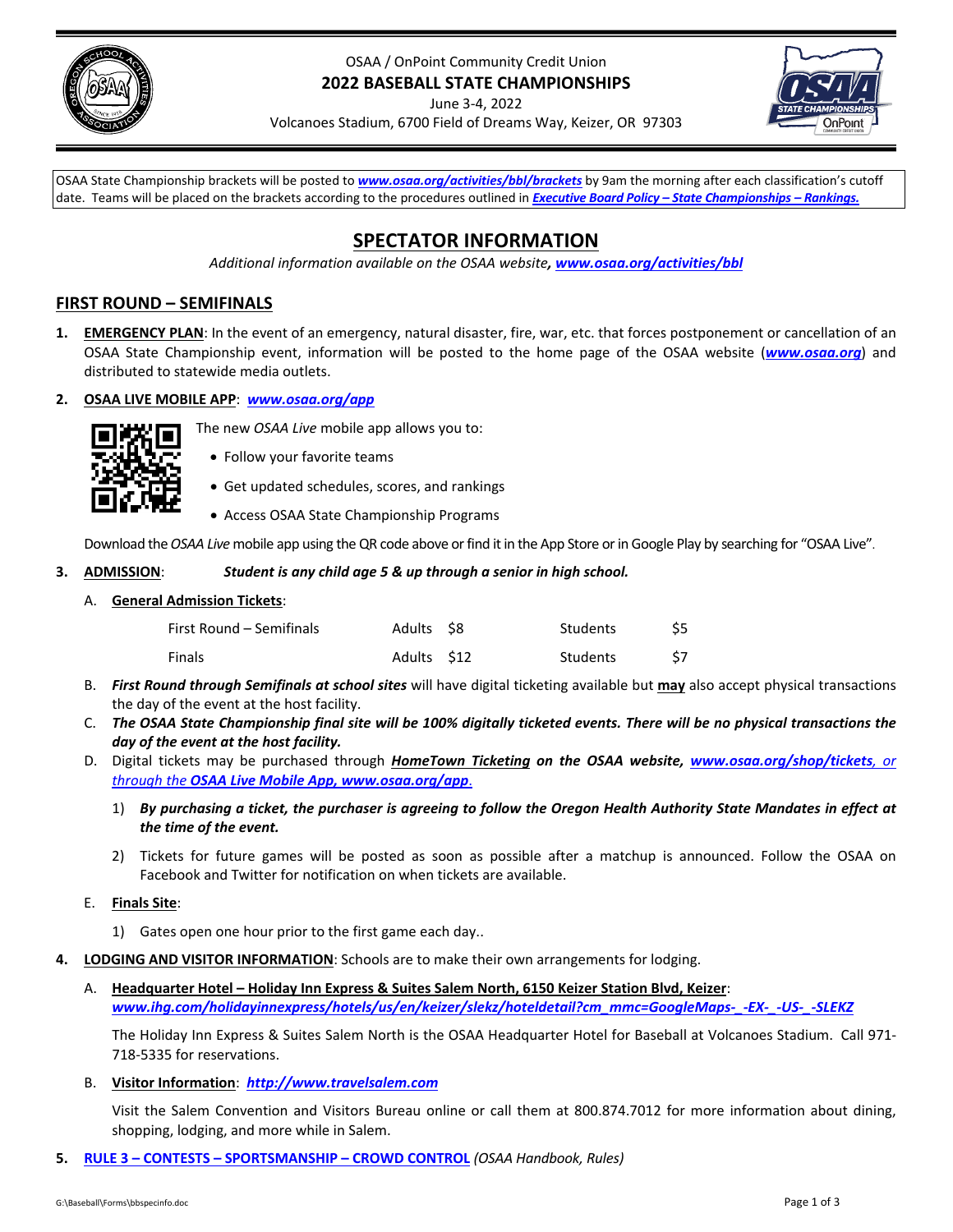#### 6. **STATE [CHAMPIONSHIPS](https://www.osaa.org/governance/handbooks/osaa#_Toc456100461) - VIDEOTAPING** (OSAA Handbook, Executive Board Policies) (OSAA for [Media\)](https://www.osaa.org/media) (Revised July 2019)

Recording video of state championships from seating area is allowed provided the view of spectators is not obstructed. Use of a tripod in seating area is prohibited due to safety reasons. An official school video recorder, identified prior to an OSAA state championship event by the head coach or athletic director of a participating school, will be allowed in a designated area established by the OSAA.

NOTE: Recording video is for private use only. Broadcasting or streaming video - live or delay - is prohibited unless an online registration form has been submitted and approved by the OSAA. Those approved for broadcasting / streaming OSAA state championship events declined by the NFHS Network shall pay a rights fee to the OSAA.

## **CHAMPIONSHIP SITE INFORMATION**

- **1. LOCATION**: Volcanoes Stadium, 6700 Field of Dreams Way, Keizer, 97303
- **2. GAME TIMES**: *[www.osaa.org/activities/bbl/brackets](https://www.osaa.org/activities/bbl/brackets)* **Specific game times by Noon on Wednesday, June 1.** 
	- A. **3A and 2A/1A**: Friday, June 3, Times TBA
	- B. **6A, 5A, 4A**: Saturday, June 4, Times TBA
- **3. TICKET BOOTHS AND GATES**: Gates open one hour prior to the first game of each day.
- **4. SPECATOR PARKING**: Volcanoes Stadium charges \$5 per vehicle. Volcanoes Stadium does not allow tailgating in the parking lot.
- **5. SERVICE ANIMALS**: Trained guide dogs and service animals assisting guests are welcome at OSAA State Championships. All other animals are prohibited. All service animals must remain on a leash or in a harness, and be in full control of the handler, at all times. Handlers are responsible for any damage or injuries caused by their animals, must properly dispose of waste in appropriate containers and must take appropriate precautions to prevent property damage or injury.
- **6. LOST AND FOUND**: During the event, Lost & Found will be at the OSAA Event Office or other location designated by the host facility / OSAA Staff. Beginning the first business day after the event, please contact Volcanoes Stadium, 503.390.2225 to claim any missing items.
- **7. VOLCANOES STADIUM SPECTATOR ENTRY POLICY**: No animals other than guide dogs, no outside food/drink allowed, no weapons of any kind, no hazardous substances, no helium balloons, no smoking except at designated areas, and no signage larger than 8.5"x11". Cameras and videos are allowed, but no tripods.
- **8. AWARDS**: Team trophies and medals will be presented immediately following each championship game at Volcanoes Stadium.
	- A. **Trophies**: Trophies will be presented to the champion and second place teams in each classification. A trophy will also be sent to each semifinal team.
	- B. **Medals**: The following number of medals will be presented to the champion and second place teams in each classification: 6A – 23, All others – 21.
	- C. **Moda Health Player of the Game**: One player from each team in each classification's final game will be recognized as that team's Moda Health Player of the Game. The winners will be announced over the PA and on the OSAA Radio Network broadcast at the conclusion of each classification's final game. A certificate and commemorative coin from Moda Health and a scholarship application.

# **SOUVENIR INFORMATION**

*Additional information available on the OSAA website, [www.osaa.org/shop](https://www.osaa.org/shop)*

## **1. STATE CHAMPIONSHIPS MERCHANDISE**: *[www.osaastore.com](https://www.osaastore.com)*

A. **Pre‐Order**:*[osaa.rushteamapparel.com/osaa/pre](https://osaa.rushteamapparel.com/osaa/pre-orders/)‐orders/*

RushTeamApparel, exclusive merchandise partner of the OSAA, offers pre‐orders. Be on the lookout for pre‐order dates as we get closer to first round contests. Select garments are available for pre-order: sweatshirts, t-shirts, long sleeve t-shirts, sweatpants, patches, pins, beanies and various Nike products. All pre‐order merchandise will be available for pick up at the RushTeamApparel booth on‐site throughout the event.

B. **Championship Site**: RushTeamApparel will be on‐site at the OSAA state championship with a wide variety of souvenir merchandise. Stop by the merchandise booth to purchase t‐shirts, sweatshirts, letterman patches, sweatpants, hats and much more. RushTeamApparel also offers a wide variety of customization options including school name, student‐athlete name, event decals and more!